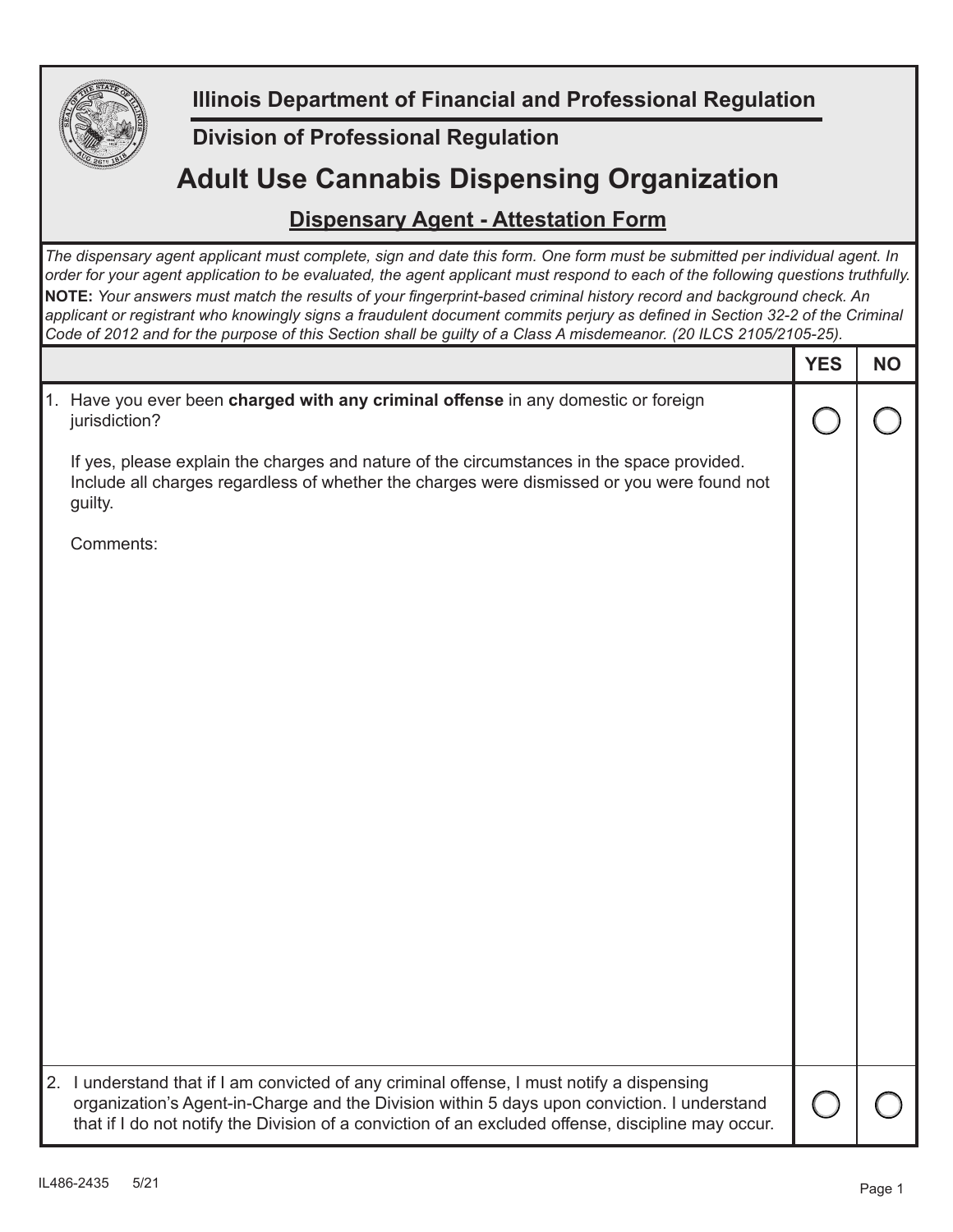|                                                                                                                                                                                                                                                                                                                                                                                                                                                                                        |                                                            |                           |                                              | <b>YES</b> | <b>NO</b> |  |  |  |
|----------------------------------------------------------------------------------------------------------------------------------------------------------------------------------------------------------------------------------------------------------------------------------------------------------------------------------------------------------------------------------------------------------------------------------------------------------------------------------------|------------------------------------------------------------|---------------------------|----------------------------------------------|------------|-----------|--|--|--|
| 3. Have you ever been <b>convicted of, pled guilty, or nolo contendere</b> to any criminal offense in                                                                                                                                                                                                                                                                                                                                                                                  |                                                            |                           |                                              |            |           |  |  |  |
| any state or in federal court?                                                                                                                                                                                                                                                                                                                                                                                                                                                         |                                                            |                           |                                              |            |           |  |  |  |
| You are <b>NOT</b> required to answer "Yes" if:                                                                                                                                                                                                                                                                                                                                                                                                                                        |                                                            |                           |                                              |            |           |  |  |  |
| The conviction followed a juvenile adjudication of delinguent minors as defined<br>L.<br>in Section 5-105 of the Juvenile Court Act of 1987 subject to the restrictions set<br>forth in Section 5-130 of that Act;                                                                                                                                                                                                                                                                     |                                                            |                           |                                              |            |           |  |  |  |
| Ш.<br>At the time of the offense for which you were convicted and before January 1,<br>2014, you were 17 years old, unless the nature of the offense required you to<br>be tried as an adult;                                                                                                                                                                                                                                                                                          |                                                            |                           |                                              |            |           |  |  |  |
| Ш.<br>The conviction was overturned by a higher court; or                                                                                                                                                                                                                                                                                                                                                                                                                              |                                                            |                           |                                              |            |           |  |  |  |
| IV.<br>The conviction was sealed or expunged                                                                                                                                                                                                                                                                                                                                                                                                                                           |                                                            |                           |                                              |            |           |  |  |  |
| If yes, list the offense information in the section below and attach the document(s) supporting the resolu-<br>tion of any criminal offense. Add additional pages if necessary.                                                                                                                                                                                                                                                                                                        |                                                            |                           |                                              |            |           |  |  |  |
| Include the following; all convictions (unless exempt by the I-IV list above) regardless of the class of the<br>crime, the disposition of the crime (felony, misdemeanor or petty offense), whether there was injury to<br>another, the conviction date, court case number, courthouse name and arresting police authority name.<br>Submit the police report if there was an arrest without a charge or the court disposition papers if there<br>were charges brought or a conviction. |                                                            |                           |                                              |            |           |  |  |  |
| #1 Offense:                                                                                                                                                                                                                                                                                                                                                                                                                                                                            | <b>Injury to Another?</b>                                  | Type of Injury:           |                                              |            |           |  |  |  |
|                                                                                                                                                                                                                                                                                                                                                                                                                                                                                        | <b>Yes</b><br>No                                           |                           |                                              |            |           |  |  |  |
| <b>Arresting Authority/Police Station Name:</b>                                                                                                                                                                                                                                                                                                                                                                                                                                        | <b>Conviction Date:</b>                                    | <b>Court Case Number:</b> |                                              |            |           |  |  |  |
| <b>Courthouse Name, Location &amp; Phone Number</b><br><b>Documents Resolving Offense Included:</b><br>Yes<br>Nο                                                                                                                                                                                                                                                                                                                                                                       |                                                            |                           |                                              |            |           |  |  |  |
| <b>Explanation or Other Details for Consideration</b>                                                                                                                                                                                                                                                                                                                                                                                                                                  |                                                            |                           |                                              |            |           |  |  |  |
| #2 Offense:                                                                                                                                                                                                                                                                                                                                                                                                                                                                            | <b>Injury to Another?</b><br><b>Yes</b><br>No <sub>1</sub> | Type of Injury:           |                                              |            |           |  |  |  |
| <b>Arresting Authority/Police Station Name:</b>                                                                                                                                                                                                                                                                                                                                                                                                                                        | <b>Conviction Date:</b>                                    | <b>Court Case Number:</b> |                                              |            |           |  |  |  |
| <b>Courthouse Name, Location &amp; Phone Number</b>                                                                                                                                                                                                                                                                                                                                                                                                                                    |                                                            |                           | <b>Documents Resolving Offense Included:</b> |            |           |  |  |  |
|                                                                                                                                                                                                                                                                                                                                                                                                                                                                                        |                                                            | Yes                       | No                                           |            |           |  |  |  |
| <b>Explanation or Other Details for Consideration</b>                                                                                                                                                                                                                                                                                                                                                                                                                                  |                                                            |                           |                                              |            |           |  |  |  |
|                                                                                                                                                                                                                                                                                                                                                                                                                                                                                        |                                                            |                           |                                              |            |           |  |  |  |

ı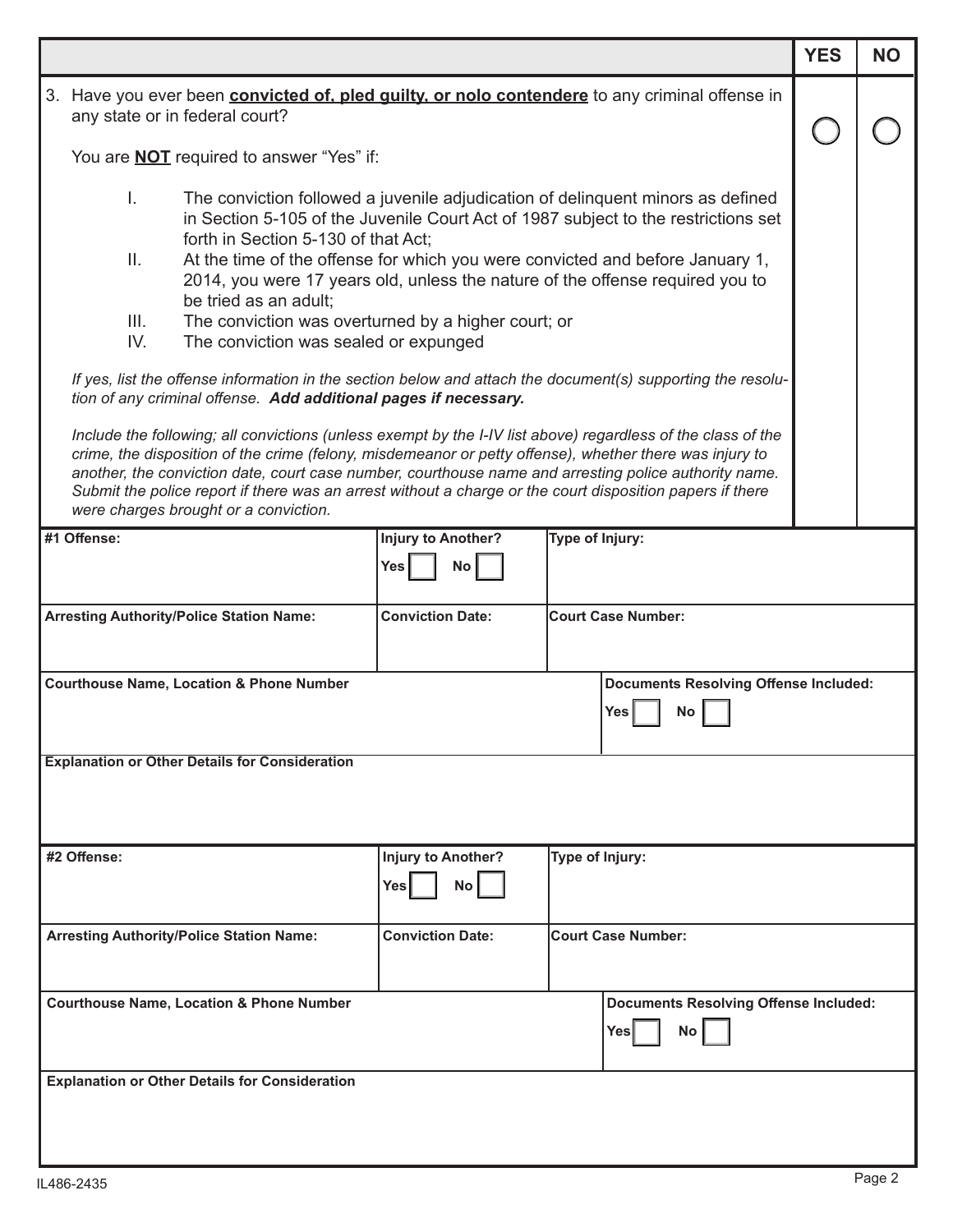|                                                                                  |                                                                                                                                                                                                                                                                                                                                                                                                                                                                                                                                                                                                          | <b>YES</b> | <b>NO</b> |
|----------------------------------------------------------------------------------|----------------------------------------------------------------------------------------------------------------------------------------------------------------------------------------------------------------------------------------------------------------------------------------------------------------------------------------------------------------------------------------------------------------------------------------------------------------------------------------------------------------------------------------------------------------------------------------------------------|------------|-----------|
| is satisfied."                                                                   | 4. In accordance with 20 ILCS 2105-15(g) "The Department shall deny any license application<br>or renewal authorized under any licensing Act administered by the Department to any person<br>who has failed to file a return, or to pay the tax, penalty, or interest shown in a filed return, or to<br>pay any final assessment of tax, penalty, or interest, as required by any tax Act administered<br>by the Illinois Department of Revenue, until such time as the requirement of any such tax Act<br>Are you delinquent in the filing of state taxes? If yes, provide an explanation in the        |            |           |
| comment section below.                                                           |                                                                                                                                                                                                                                                                                                                                                                                                                                                                                                                                                                                                          |            |           |
| Comments:                                                                        |                                                                                                                                                                                                                                                                                                                                                                                                                                                                                                                                                                                                          |            |           |
| licensee to contempt of court.<br>child support order, answer "No")<br>Comments: | 5. In accordance with 5 ILCS 100/10-65(c), applications for a new license shall include the<br>applicant's Social Security number, and the licensee shall certify, under penalty of perjury, that<br>he or she is not more than thirty (30) days delinguent in complying with a child support order.<br>Failure to certify shall result in disciplinary action and making a false statement may subject the<br>Are you more than thirty (30) days delinquent in complying with a child support order?<br>If yes, provide an explanation in the comment section below. (NOTE: If you are not subject to a |            |           |